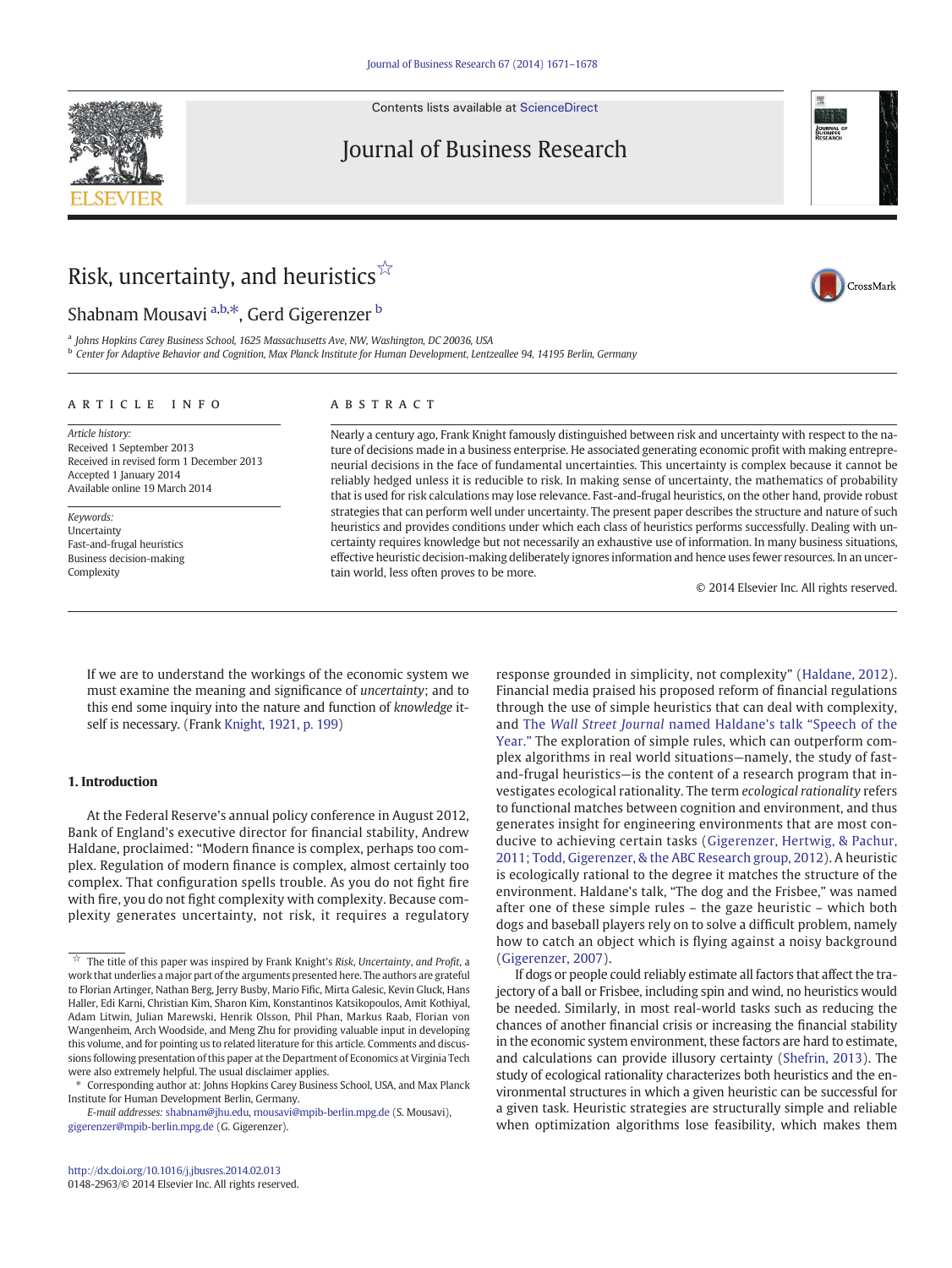potentially the best strategies available for particular problems; in cognitive sciences this coincides with normativity.

According to the ecological rationality framework, the knowledge of how people should make decisions cannot be studied without considering how people are able to make decisions. This view of knowledge, in turn, rejects the segregation of psychology from disciplines such as logic, statistics, and philosophy. In sum, the study of simple heuristics has generated precisely the type of knowledge that allows for normative statements to be made based on descriptive assessments of the human adaptive toolbox, that is, the heuristics people have in their repertoire. [Gigerenzer and Sturm \(2012\)](#page-6-0) provide a detailed argument for the normativity and naturalization of heuristics, illustrated by cases where norms can be derived from empirical studies of human reasoning.

Heuristics are tools that are developed by direct learning or over the course of evolution. This paper summarizes findings from the study of heuristics in different contexts. When comparing uncertainty of realworld situations with the architecture of calculated risk, it becomes clear that most daily business decision-making situations are of the former type. Moreover, a complex uncertain problem often calls for a simple robust solution. Heuristic strategies are simple rules of thumb that solve complex uncertain situations precisely because of their simplicity, not despite it ([Gigerenzer, Todd, & the ABC Research Group, 1999](#page-6-0)). More calculation, time, and information are not always better. Less can be more.

In the traditional literature on risk management, decision-making situations are classified into three categories: certainty, risk, and uncertainty. Under certainty, each action is known to lead to a certain outcome. Under risk, all outcomes as well as the probabilities of each outcome are known. Under uncertainty, outcomes are still known but not necessarily all their probabilities. Managerial perspectives on risk taking are thus customarily studied with respect to this categorization [\(Shapira, 1994\)](#page-7-0). While acknowledging the abovementioned situations, we go beyond them to include situations of fundamental uncertainty, in which some of the alternatives and outcomes, in addition to probabilities, can be unknown. The term uncertainty, here, always means fundamental uncertainty. Many scholars have tried to reduce uncertainty to risk. For instance, [Bewley \(2002\)](#page-6-0) develops a formalized interpretation of Knightian uncertainty, wherein he treated unknown outcomes by assigning to them an initial probability of zero that can consequently take on non-zero values in the process of decision-making. However, not all problems can be best approached by using the tool of probability theory only. An alternative introduced here is a toolbox of fast and frugal heuristics for decision-making under uncertainty.

## 2. Decisions under uncertainty are not the same as decisions under risk

Do we live in a world of risk? At the roulette table, yes; in the world of business, rarely. Observe, however, that most of decision theory is based on a risk characterization of the uncertain world. But can riskbased rules successfully apply to a world of uncertainty? It depends. The structural difference between risk and uncertainty calls for rules of dealing with uncertainty that are not compatible with risk calculations unless uncertainty can be reliably reduced to a form of risk. Unique situations, uninsurable risk, and lack of properties that satisfy the mathematics of probabilities are all cases in point. In a world of uncertainty, heuristics are indispensable tools, not second-best solutions.

Frank Knight famously made a consequential distinction between risk and uncertainty in relation to the process of profit generation in the markets. In one of the most interesting reads in economics to date, Risk, Uncertainty, and Profit (19r21), he first established that perfect competition co-exists with insurable risk. Notably, he argued that the limitations of perfect competition are embedded in the true uncertainty of situation rather than in the imperfection of knowledge. For Knight, generation of economic profit takes place under fundamental or true uncertainty. Situations of uncertainty are not limited to entrepreneurial cases. In fact, the presence of uncertainty is paramount in a wide range of choice situations in real life. Each of these uncertain situations can be too unique to lend any useful data to statistical analysis and hence preclude not only explicit attainment of even near-perfect knowledge but also measurable probability. Knight provided an illustration (p. 223):

Suppose we are allowed to look into the urn containing a large number of black and red balls before making a wager, but are not allowed to count the balls: this would give rise to an estimate of probability in the correct sense; it is something very different from either the mere consciousness or ignorance on which we act if we know only that there are balls of both colors without any knowledge or opinion as to the numbers or the exact knowledge of real probability attained by an accurate counting of the balls. In the second place, we must admit that the actual basis of action in a large proportion of real cases is an estimate. Neither of these interpretations, however, justifies identifying probability with an estimate. […] [T]he exact science of inference has little place in forming the opinions upon which decisions of conduct are based, and that this is true whether the implicit logic of the case is prediction on the ground of exhaustive analysis or a probability judgment, a priori or statistical. We act upon estimates rather than inferences, upon "judgment" or "intuition", not reasoning, for the most part.

Notice that these statements were made prior to the modern formalization of decision theory. A reading of Knight's insights in the post-Savage era goes like this: Where perfect knowledge and measurable probabilities are the pillars of profit maximization in the competitive market and of expected utility maximization for rational individuals, the same methods lose relevance to a good deal of real-world problems on a different scale.

Looked at from the familiar decision theory framework, what Knight provided is a typology of the ways in which the unknown feature of a situation can be formally characterized and assessed. The first type of assessment is a priori probability, which corresponds to propensities, that is, probabilities known by the design of a die or slot machine, not by observation ([Daston, 1988\)](#page-6-0). The second type of assessment is based on collecting empirical and experimental evidence/data from repeated observations in the presence of homogeneity towards establishing what Knight called statistical probability. These two constitute types of measurable risk. On the other hand, Knight observes that "the actual basis of action in a large proportion of real cases is an estimate." (Ibid., p. 223), which is the type of probability of interest to "the student of business." For each type of assessment, the process of information and formation of actionable knowledge can be understood as follows. Probability judgment for the a priori (designed) type is deductive, and for the statistical type inductive, whereas decisions of conduct are based on forming an opinion of a Knightian estimate. We argue that actions in situations under uncertainty are for the most part based on heuristics not on statistical reasoning.

[Table 1](#page-2-0) connects Knight's typology with the study of heuristics. For type-1 risk (Knightian a priori probability), a probability distribution is known for the limited known space of outcomes, and the information is used to form a deductive knowledge of the situation. The best action simply requires an optimization, or maximization of utility. Type-2 risk (Knightian statistical probability) deals with situations of inductive reasoning. Here, samples and observations have to be collected and aggregated to infer the properties of the true probability distributions. These statistical processes are subject to the trade-off between accuracy and effort. In contrast, decision making under uncertainty refers to situations in which the probabilities cannot be reliably estimated (what Knight called "estimates" or "intuition") or where the set of alternatives and their consequences are not known in the first place (what we refer to as uncertainty). In this situation, probability theory and statistics can no longer find the best solution and other inductive tools are needed, such as heuristics. These heuristics are not subject to the accuracyeffort trade-off — their simplicity is the reason they perform well, by properly matching the heuristic strategy with the environment. Finding the optimal course of action can become infeasible in novel and unique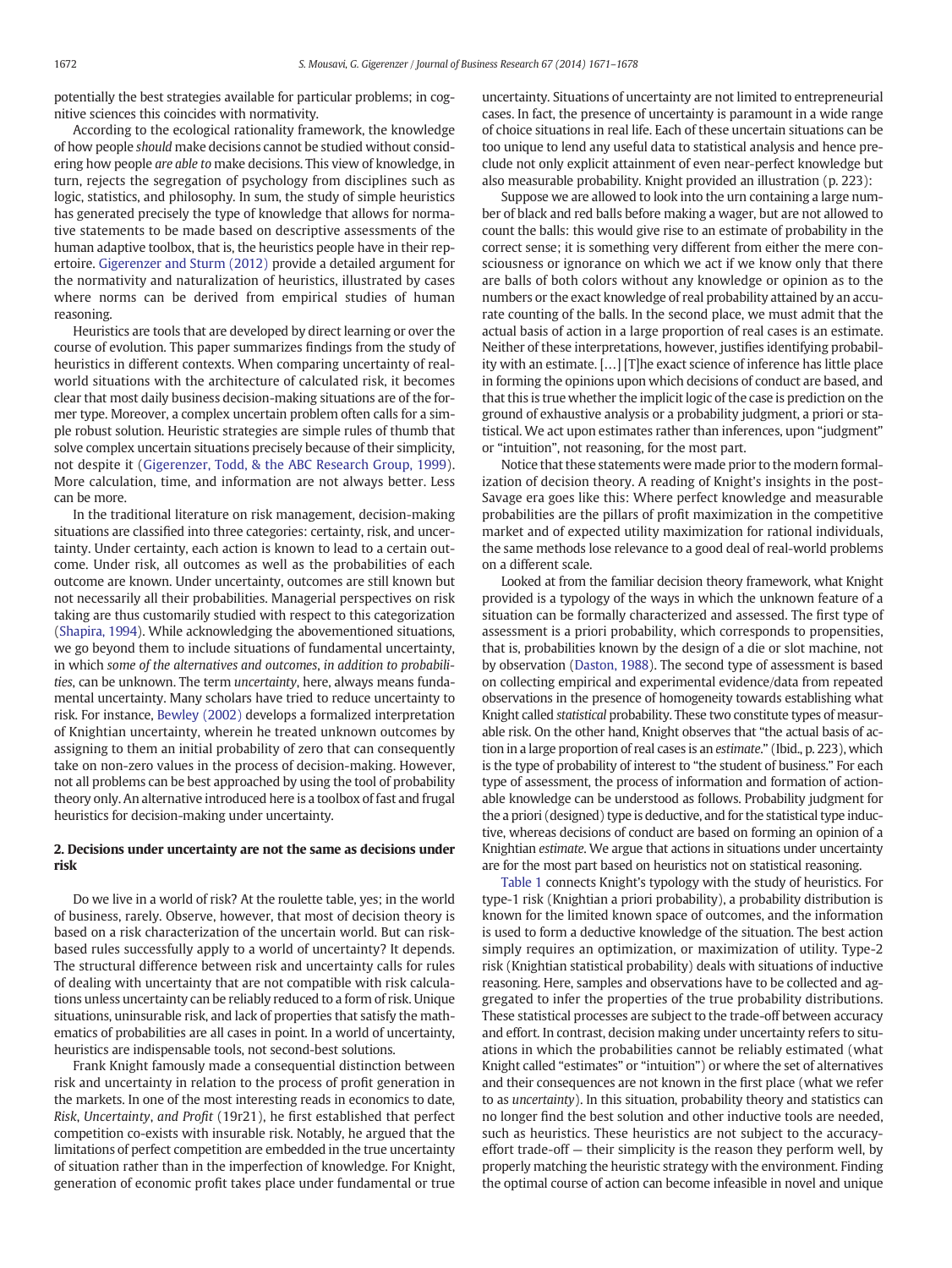<span id="page-2-0"></span>Table 1 Decisions under risk vs. uncertainty.

| Nature of<br>unknown | Knightian probability                                     | Decision process                  | Method                                                                                    | Generated knowledge                                                                          |
|----------------------|-----------------------------------------------------------|-----------------------------------|-------------------------------------------------------------------------------------------|----------------------------------------------------------------------------------------------|
| Risk                 | A priori (design; propensity)                             | Deductive                         | Use probability theory to model the underlying<br>structure; optimization                 | Deterministic knowledge (as in lotteries);<br>e.g., objective odds                           |
| Risk                 | Statistical (frequencies in the<br>long run)              | Inductive (statistical inference) | Use statistical inference; optimization                                                   | Stochastic knowledge; e.g., estimates of<br>correlations                                     |
| Uncertainty          | Estimate; conduct based on<br>opinion; not fully reasoned | Heuristic                         | Select a heuristic that is ecologically rational for a<br>task; exploratory data analysis | Satisficing solutions when optimizing is not<br>feasible; intuition (as in entrepreneurship) |

situations under uncertainty. In these cases, a Knightian estimate is produced and used for decision-making, which characterizes the last form of Knightian typology. Note that the Knightian "estimate" is to be distinguished from the modern meaning of estimation processes as in probability theory. Unlike these, Knightian estimated probabilities are intuited. Although Knightian estimate might appear similar to probabilities of type-2 risk, it differs in not being reliably measurable.

As mentioned before, uncertainty reaches beyond the Knightian emphasis on estimates of probability. In many business situations, one cannot know the set of alternatives or foresee all outcomes in the first place. As a consequence, expert decisions under uncertainty do not rely on estimating probabilities alone but also on search rules, aspiration levels, lexicographic rules, and other heuristic principles [\(Gigerenzer et al.,](#page-6-0) [2011\)](#page-6-0). A heuristic can be used unconsciously, fitting Knight's use of the term intuition. Yet every heuristic can also be used consciously and in a reasoned way, as investment heuristics are (see Table 1). If intuitions are based on simple heuristics, then identifying the latter provides insight into the intuitive decisions of managers and institutions. Equally important, this insight can be used for the intuitive design of environments, which enhance performance by triggering successful heuristic strategies.

As [Bernstein \(1996\)](#page-6-0) observes, "Knight's emphasis on uncertainty decoupled him from dominant economic theory of the time, which emphasized decision-making under conditions of perfect certainty or under established laws of probability—an emphasis that lingers on in certain areas of economic theory today." (Ibid, pp. 219–220; emphasis added) Notably, Knight's typology of probability in relation to risk and uncertainty predates formal decision theory known and studied post [Savage \(1954\).](#page-6-0) A closer look at Savage's framework is in order to more clearly position this distinction. Savage fully embraces von Neumann– Morgenstern expected utility theory, which sets out "Bernoullian utility hypothesis as a consequence of well-accepted maxims of behavior." (Ibid, p. 64) Savage's work, in his own account, draws extensively on [von Neumann and Morgenstern \(1944\)](#page-7-0) book Theory of Games and Economic Behavior. Von Neumann and Morgenstern proclaim their theoretical approach to rely on "multiple stable standards of behavior." Notably, in interpretation of the utility theory, Savage surpasses them in conviction: "One idea now held by me that I think von Neumann and Morgenstern do not explicitly support, and that so far as I know they might not wish to have attributed to them, is the normative interpretation of the theory" (emphasis added; [Savage, 1954, p. 97](#page-6-0)). This normative interpretation of subjective expected utility gained significant ground afterwards and is today considered mainstream economics. Diverging from this position, we argue in the next section that fast-andfrugal heuristics have empirically based normative implications in addition to descriptive features, especially in situations of uncertainty.

The cost–benefit analysis of economic action goes as follows: Specify the risk involved in the situation, measure it, and price it according to the no-arbitrage or efficient market outcome. Potential profit is generated proportional to the amount of risk undertaken in the markets. In terms of the typology and associations listed in Table 1, under (irreducible) uncertainty, the mathematics of probability is replaced by intuition or gut feelings. Whereas it was not clear at the time of Knight how these intuitions work, the study of fast-and-frugal heuristics has since provided an answer ([Gigerenzer, 2007](#page-6-0)). The main argument here in accordance with Knight is that heuristics are the basis on which humans have made most decisions and survived through time. Empirical evidence from longitudinal studies of the process of executive decisionmaking confirms this assertion. [Graham, Harvey, and Puri \(2012\)](#page-6-0) report that "almost half of the managers (subscribers to Chief Executive magazine, CFO magazine, CFO Asia, and CFO Europe) consider their gut feel as an important or very important factor in making capital allocation decisions." [Fig. 1](#page-3-0) depicts the percentage of American CEOs who identified the factors on the vertical axis as important in the process of capital allocation. Capital allocation is the process through which financial resources are allocated to projects — a major and frequent decision in firms. Not surprisingly, the net present value (NPV) method, that is, calculating the sum of discounted future cash flows, which is taught in MBA programs as the best method of valuations, was cited as the most important factor. At the same time, gut feel was declared an important factor by half of the participants. Given that managers are generally reluctant to admit the role of unverifiable factors in their decisions (especially for fear of lacking justification for a decision in the event of failure), this rate of 50% probably underestimates the true rate. This finding in the area of corporate decision-making concurs with [Gigerenzer \(2007, 2014\)](#page-6-0) focus on the role of unconscious intelligence or gut feelings in successful decision-making. Gigerenzer argues that intuitions can be understood as simple heuristics.

### 3. Simple heuristics

A heuristic is a strategy for making decisions, consciously or unconsciously. The unconscious use of a heuristic is called an intuition [\(Gigerenzer, 2007\)](#page-6-0), that is, when one senses what to do without being able to explain why. The ecological rationality of a heuristic reflects its degree of adaptation to the structure of an environment. This environment could be a personal choice situation, a business problem, a managerial judgment, or a market condition. A heuristic is not simply a short cut that avoids extra effort at the expense of reduced accuracy. It is a strategy that effectively matches the structure of information in the environment, and in doing so can be ecologically rational. The effectiveness of this ecological match has nothing to do with mimicking the structure of environment in terms of its complexity. Heuristic strategies in fact ignore some of the complexity of the environment (such as available information for estimating correlations from a sample) in order to reduce both the estimation error and effort.

Contrary to a common misunderstanding (e.g. [Kahneman & Frederick,](#page-6-0) [2002; Shah & Oppenheimer, 2008](#page-6-0)), the accuracy-effort trade-off is neither the essence of a heuristic nor does it apply to decisions under uncertainty. The study of fast-and-frugal heuristics has shown that less effort can lead to more accurate judgments. Heuristic strategies use learned and evolved core capacities such as memory and recall. This is why they are fast. An example is the recognition heuristic, which exploits partial knowledge. In [Goldstein and Gigerenzer's \(2002\)](#page-6-0) experiment, German and U.S. students were asked to make a judgment about the relative size of cities. When asked which of two U.S. cities was larger, Detroit or Milwaukee, German students chose the correct answer 90% of the time, whereas U.S. students answered 60% correctly. The German students' limited knowledge about U.S. cities led to the successful use of recognition heuristic, which assigns a higher value to the recognized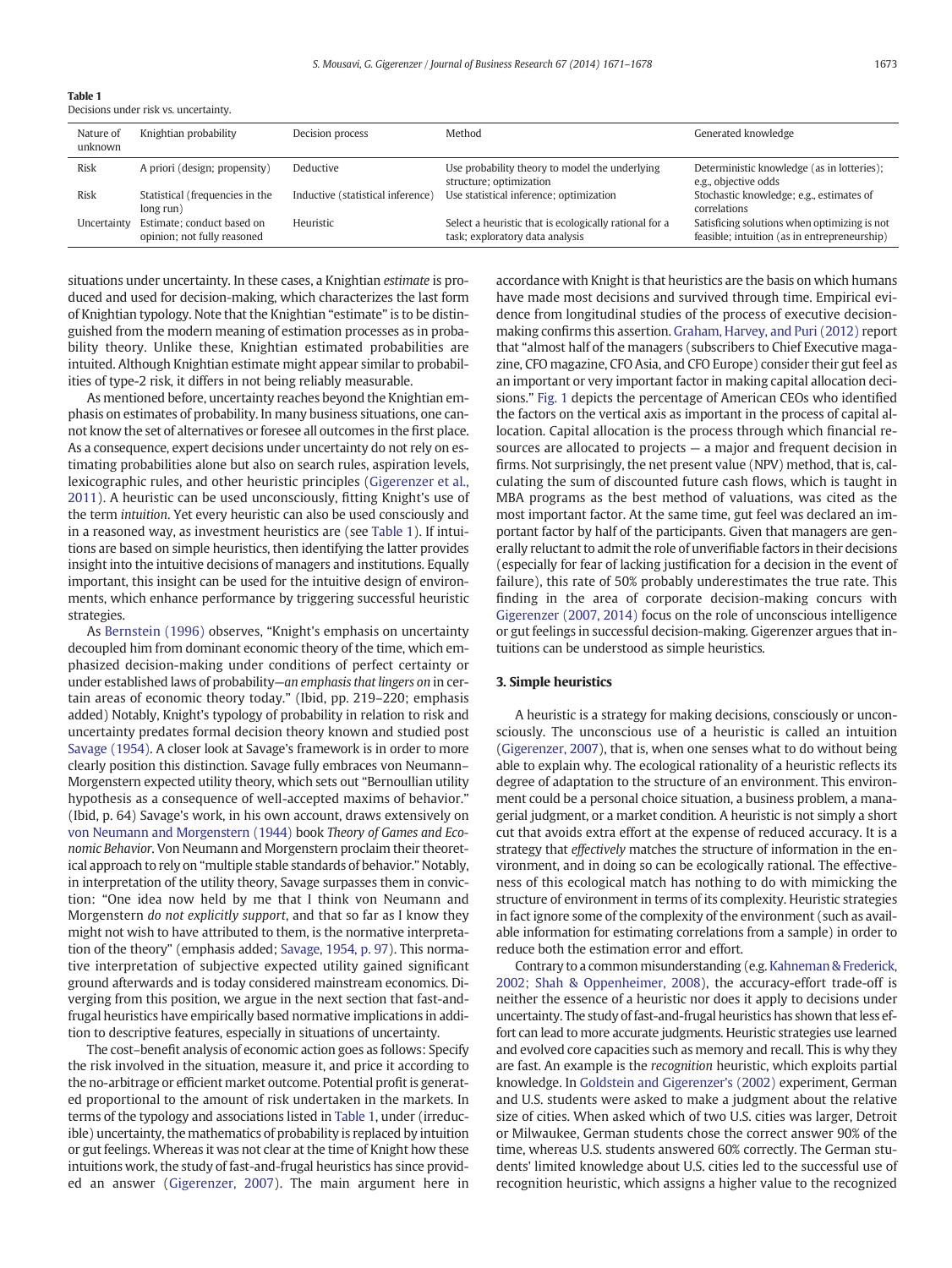<span id="page-3-0"></span>

Fig. 1. Survey evidence on the factors that affect capital allocation decisions within a firm. The responses in this graph are for more than 1000 U.S. CEOs. Respondents ranked the importance of each deemed to be "important" to a respondent if the ranking was a 4 or 5. Adopted from [Graham et al. \(2012\)](#page-6-0) with permission.

option, Detroit. Their semi-ignorance, arising from the fact that most of them had never heard of Milwaukee allowed them to make better bets. U.S. students who recognized both cities could not use this heuristic; they knew too much. Similarly, mere player name recognition could predict the winners of the 127 Wimbledon Gentleman's matches as well as or better than the Wimbledon experts' seeding and the ATP rankings could [\(Scheibehenne & Bröder, 2007; Serwe & Frings, 2006](#page-6-0)). A good heuristic can be better than a complex strategy when used in the proper environment. Less can be more. The recognition heuristic is ecologically rational when a correlation exists between recognizing an option and the criteria for judgment. Experimental evidence indicates that people intuitively tend to rely on a heuristic when it is ecologically rational, and less so when it is not [\(Gigerenzer & Goldstein, 2011\)](#page-6-0).

The accuracy-effort trade-off is a general principle valid in the Knightian world of known risk. Assuming that it also applies when dealing with uncertainty is a carry over with no methodic justification. Once models of heuristic decision-making are developed, tested, and verified quantitatively, holding the accuracy-effort trade-off as a universal criterion is seen to be unwarranted. The following examples from studies in the business domain clarify this point. [Wübben and Wangenheim](#page-7-0) [\(2008\)](#page-7-0) compare the accuracy of a one-reason decision-making process, namely, the hiatus heuristic (e.g., "classify a customer who did not purchase from the company for more than nine months as inactive."), against an optimization model (the Pareto/NBD model that integrates more information) and found the same or better performance for the heuristic. The hiatus heuristic, which relies only on one good reason, is much simpler than an optimization technique. In Wübben and Wangenheim's case study, dropping customers from the active list was decided simply based on whether they had passed the threshold of nine months of inactivity; all other available information about the customers was ignored. [Ortmann, Gigerenzer, Borges, and Goldstein](#page-6-0) [\(2008\)](#page-6-0) compare performance of investment portfolios that benefit from partial ignorance to performances of those portfolios based on customary and sophisticated algorithms. The ignorance-based portfolios performed as well as or better than average of mutual funds, chance portfolios, and some market indices, to name a few. These ignorancebased portfolios included stocks that were highly recognized by laypeople randomly interviewed on the street and were compared among others with portfolios containing stocks recognized by economics and finance graduate students. Here the mechanism at work reveals the beneficial effect of partial ignorance. The recognition heuristic, as discussed earlier, can enable people with partial name recognition to make better selections than the business student would with too much knowledge of the subject matter. Notably, stock portfolios recognized by laypeople outperformed unrecognized stock portfolios across domestic and international markets. The recognition of a stock thus appears to be a good, albeit uncertain proxy for its performance, which reflects a high level of informational efficiency in financial markets. In the studies, as the number of stocks increased, from 10 to 20 and 30 top stocks, the performance of the recognition portfolio decreased, suggesting a condition for the success of this heuristic. Ignorance was more beneficial for international portfolios, suggesting another condition, namely that ignorance is more successful when the environment is less known; a bull market is another proposed condition ([Boyd, 2001](#page-6-0)). The recognition portfolio outperformed the random pick portfolio, which itself notably outperformed experts' picks. In another study, [DeMiguel, Garlappi,](#page-6-0) [and Uppal \(2009\)](#page-6-0) compare the naïve investment strategy 1/N to the mean-variance scheme and other optimizing algorithms and found naivety to be beneficial under certain conditions.

[Marewski, Gaissmaier, and Gigerenzer \(2010\)](#page-6-0) observe that "acting fast and predicting accurately illustrate benchmarks that organisms must live up to in order to survive… [H]euristics need to be simple in order to meet these benchmarks, particularly in a world that is so fundamentally uncertain." In a related study, [Marewski and Schooler \(2011\)](#page-6-0) define three stages, no-knowledge, tartle (barely knowing, not enough to specify), and knowledge, and then compared heuristics based on the simplest of capacities, such as the fluency heuristic, which is based on name recognition, to knowledge-based algorithms in terms of performance. Carefully combining degrees of knowledge, complexity of process rules, and ecological factors such as availability of time, they generated quantitative models of memory that match the best performance of a certain algorithm. Their results specify conditions under which a particular capacity or algorithm would perform most successfully, therefore providing a new aspect of perceiving how effortless choices can be made in complex environments. This mapping from functions of memory to selection of strategies is referred to as the cognitive niche.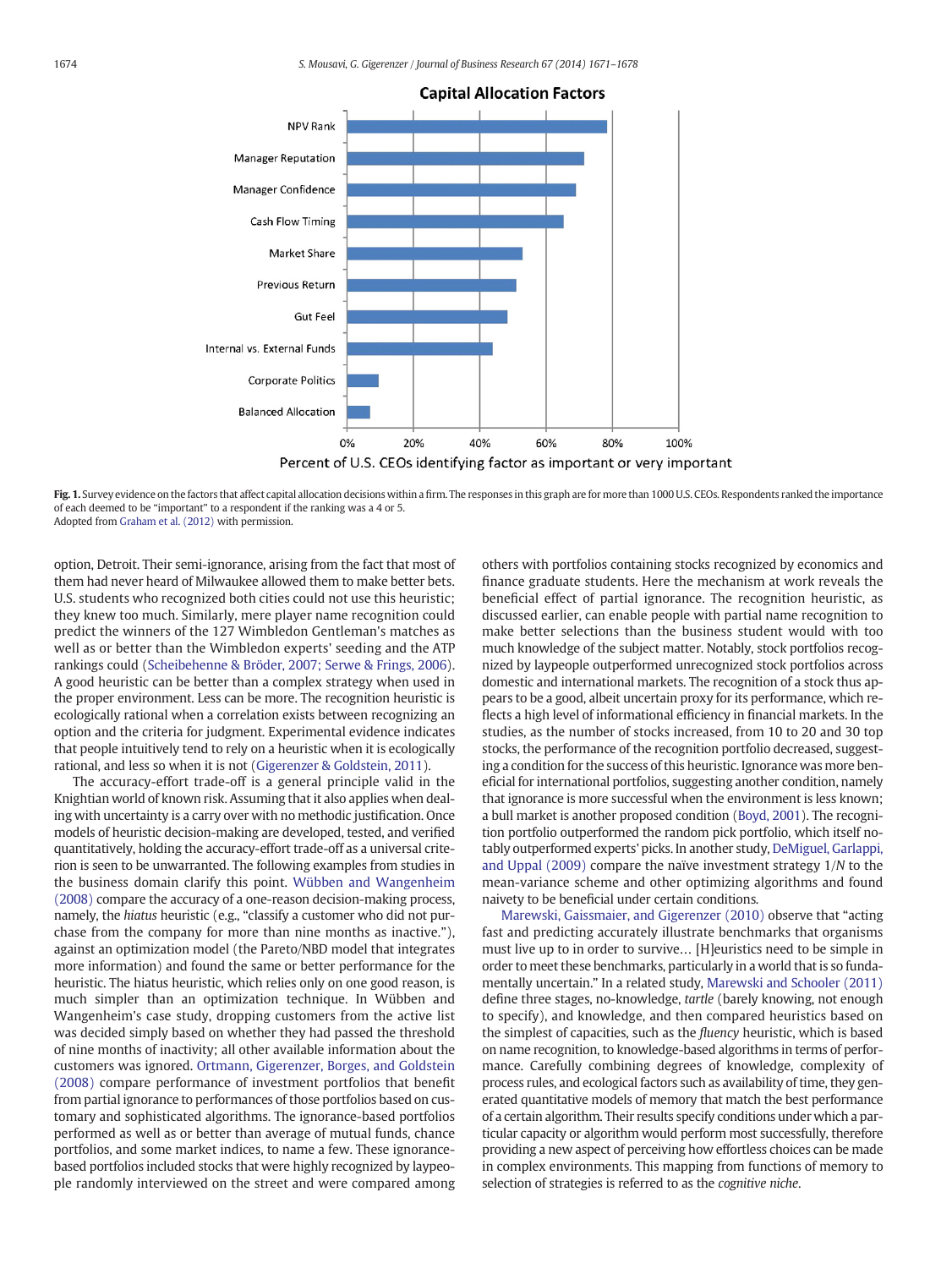A general overview in Table 2 lists twelve heuristics and some counterintuitive results, as well as citing some studies for each case.

#### 3.1. Simple strategies match complex situations

The study of ecological rationality is about pinning down the environmental conditions under which a heuristic performs more accurately and demands less effort than other strategies do. The key element is the distinction between environments of uncertainty and of risk, the former being a better characterization of many interesting choice situations. One way in which heuristics can be categorized is based on the amount of knowledge or information they require in relation to the environment in which they can be successfully used. For example, the fluency heuristic ("choose the alternative that you recognize fastest"; see Table 2) works when information is not abundant and retrieval time is appreciably different for options that cannot be distinguished based on mere recognition. Another example is take-the-best, which ranks the cues by validity and chooses the alternative that has the higher cue value (for the first cue that discriminates between the alternatives), ignoring all other cues. The crucial environmental factors for the ecological rationality of take-the-best include cues that have unequal validities and are redundant, that is, highly intercorrelated (for details see [Gigerenzer & Brighton, 2009\)](#page-6-0). Whereas take-the-best simplifies by ignoring cues as well as dependencies between cues when ranking them, tallying simplifies by giving all cues equal weights. [Marewski](#page-6-0) [et al. \(2010\)](#page-6-0) report that tallying and its variants, such as 1/N, are successful heuristics in a wide range of decision situations, from capital allocation to avalanche forecasting. The rationale is this: Do not try to estimate weights in prediction under uncertainty, in order to avoid estimation error in situations where samples are small or the future is uncertain.

The effective use of a strategy model, is a function of the structure of the environment and the goal of the decision maker. As mentioned, there is no universally best strategy that can be applied across situations. The last paper in this volume (Mousavi & Kheirandish), which focuses on ecological rationality, starts with the observed probabilitymatching behavior of rodents in the famous T-Maze experiment. In similar settings in natural environments, probability matchers—be they

rodents or humans—no longer appear to behave irrationally but are actually better at finding patterns in sequences than in the lab. Moreover, exploratory behavior that looks like probability matching is indispensable for detecting changes in the environment [\(Gaissmaier, Schooler,](#page-6-0) [& Rieskamp, 2006\)](#page-6-0). Recall that survival in the wild relies on the reliability of prediction of changes in the environment, where misses are more dangerous than false alarms. In sum, there are beneficial degrees of memory, ignorance, and knowledge beyond which the outcome can worsen. Less can be more under specifiable conditions.

How can a simple heuristic be more accurate than a complex, "rational" model? The accuracy-effort trade-off explanation for heuristics denies the possibility. This assumption is correct in a world of certainty or risks, but not under uncertainty. To better explain this fact, [Brighton and](#page-6-0) [Gigerenzer \(2012\)](#page-6-0) extend the bias-variance dilemma from machinelearning literature to the study of heuristic models. Every intelligent system makes errors based on three sources: bias, variance, and noise (e.g., measurement error). Psychological studies have been traditionally focused on bias, which is measured by the difference between the average judgment and the true state. An unbiased mind is a mind that can learn everything, including the true state, provided that the sample size is large enough. A biased mind cannot learn everything and thus is less sensitive to errors due to small and faulty samples of observation (the kind of error called "variance"). An intelligent mind relies on heuristic strategies that strike a balance between reducing error due to bias and due to oversensitivity to the specifics of the samples encountered (variance). This balance depends on features of the environment, such as small vs. large samples.

Thus, an intelligent mind needs some beneficial degree of bias, that is, to ignore part of the available information, but also a degree of flexibility, or variance, that allows for a beneficial degree of learning. The combination of these two characteristics makes it possible to achieve low total error and higher accurate predictions under uncertainty. 1/N is an extreme case in point. It is completely biased but has no error due to variance; it does not attempt to estimate parameters and thus ignores all information in the samples available. Take-the-best (TTB) has only one learning stage, which is learning the order of cues. To do so, TTB ignores all inter-cue dependencies (once again, to reduce variance) and treats them as if they were independent. The conditions under

#### Table 2

Twelve well-studied heuristics with evidence of use in the adaptive toolbox of humans. Adopted with modification from Table 1–1, pp. 9–10 in [Todd et al. \(2012\)](#page-7-0).

| Heuristic                                               | Description                                                                                                                       | Counterintuitive results                                                                                  |
|---------------------------------------------------------|-----------------------------------------------------------------------------------------------------------------------------------|-----------------------------------------------------------------------------------------------------------|
| Recognition heuristic<br>(Goldstein & Gigerenzer, 2002) | If one of two alternatives is recognized, infer that it has the higher<br>value on the criterion.                                 | Less-is-more effect                                                                                       |
| Fluency heuristic<br>(Schooler & Hertwig, 2005)         | If both alternatives are recognized but one is recognized faster, infer<br>that it has the higher value on the criterion.         | Less-is-more effect                                                                                       |
| Take-the-best                                           | To infer which of two alternatives has the higher value, (a) search                                                               | Often predicts more accurately than multiple regression, neural                                           |
| (Gigerenzer & Goldstein, 1996)                          | through cues in order of validity; (b) stop search as soon as a cue<br>discriminates; (c) choose the alternative this cue favors. | networks, exemplar models, and decision-tree algorithms                                                   |
| <b>Tallying</b>                                         | To estimate a criterion, do not estimate weights but simply count                                                                 | Often predicts as accurately as or better than multiple regression                                        |
| (Dawes, 1979)                                           | the number of positive cues.                                                                                                      |                                                                                                           |
| Satisficing<br>(Simon, 1955)                            | Search through alternatives and choose the first one that exceeds<br>your aspiration level.                                       | Aspiration levels can lead to substantially better choices than by chance,<br>even if they are arbitrary. |
| One-bounce rule                                         | Continue searching (e.g., for prices) as long as options improve; at                                                              | Taking search costs into consideration in this rule does not improve                                      |
| (Hey, 1982)                                             | the first downturn, stop search and take the previous best option.                                                                | performance.                                                                                              |
|                                                         |                                                                                                                                   |                                                                                                           |
| Gaze heuristic                                          | To catch a ball that is coming from down from overhead, fix your                                                                  | Balls will be caught while running, possibly on a curved path.                                            |
| (McBeath, Shafer, & Kaiser, 1995)                       | gaze on it, start running, and adjust your running speed so that the<br>angle of gaze remain constant.                            |                                                                                                           |
| $1/N$ rule                                              | Allocate resources equally to each of N alternatives.                                                                             | Can outperform optimal asset allocation portfolios                                                        |
|                                                         |                                                                                                                                   |                                                                                                           |
| (DeMiguel et al., 2009)                                 |                                                                                                                                   |                                                                                                           |
| Default heuristic                                       | If there is a default, follow it.                                                                                                 | Explains why advertising has little effect on organ donor registration;                                   |
| (Johnson & Goldstein, 2003)                             |                                                                                                                                   | predicts behavior when trait and preference theories fail                                                 |
| Tit-for-tat<br>(Axelrod, 1984)                          | Cooperate first and then imitate your partner's last behavior.                                                                    | Can lead to a higher payoff than "rational" strategies (e.g., by backward<br>induction)                   |
| Imitate the majority                                    | Determine the behavior followed by the majority of people in your                                                                 | A driving force in bonding, group identification, and moral behavior                                      |
| (Boyd & Richardson, 2005)                               | group and imitate it.                                                                                                             |                                                                                                           |
| Imitate the successful                                  | Determine the most successful person and imitate his or her                                                                       | A driving force in cultural evolution                                                                     |
| (Boyd & Richardson, 2005)                               | behavior.                                                                                                                         |                                                                                                           |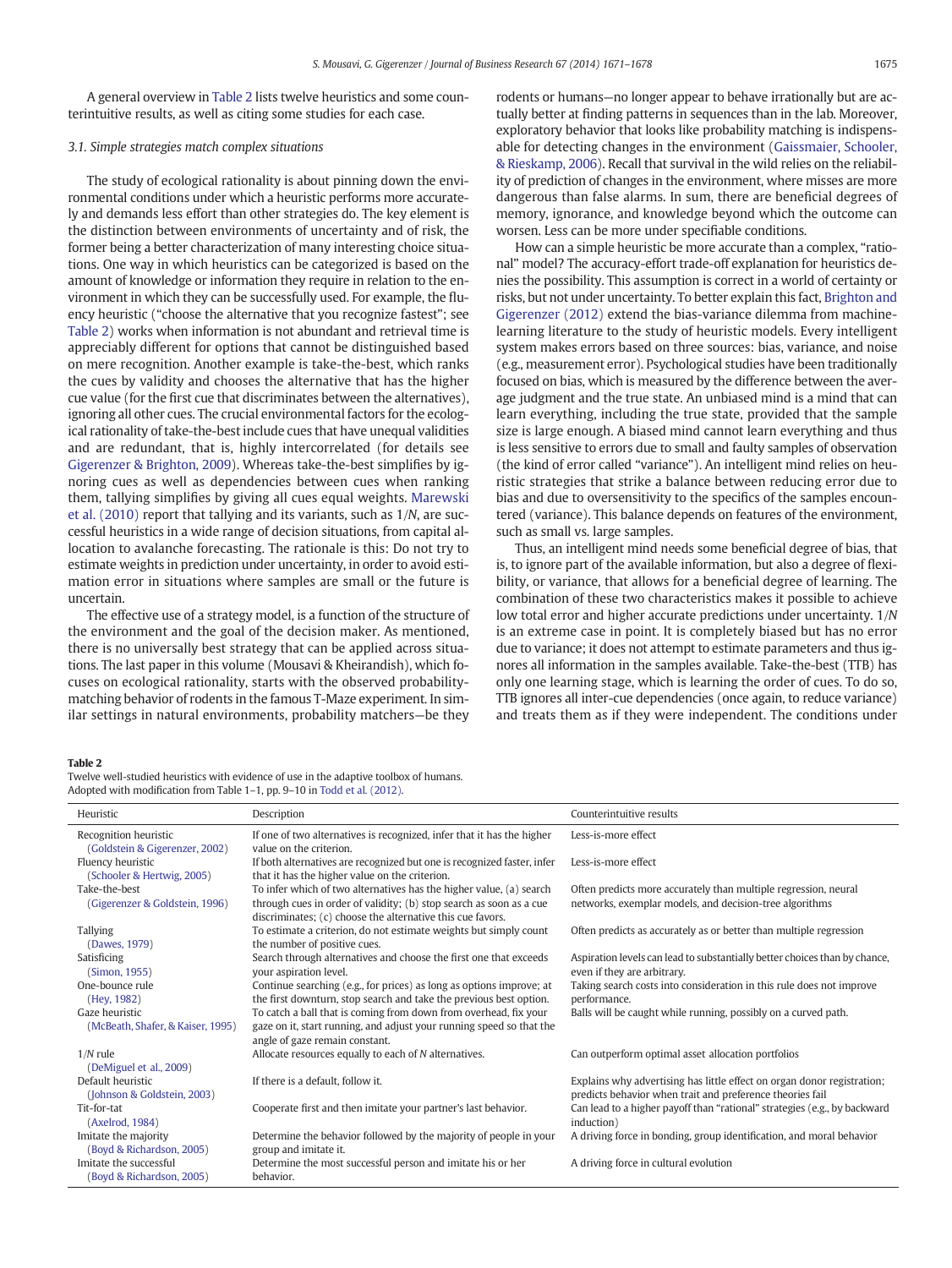which a heuristic strategy is successful can hence be understood based on how much bias and variance is involved. Strategies with a beneficial level of bias-variance are those that are more robust and therefore more successful in prediction.

### 3.2. The mind as an adaptive toolbox

The human mind can be viewed as an adaptive toolbox. This toolbox consists of learned and evolved capacities such as the ability to memorize, recognition memory and recall memory, keeping track of movements, and social abilities such as imitation. These core capacities can be acquired through personal experience, expert training, or evolutionary learning. Heuristics and their building blocks exploit these capacities to make fast judgments. An example is the tit-for-tat heuristic with two building blocks: cooperate first, and then imitate the other person. Implementing this imitation strategy requires certain machinery in the mind. Humans have the capacity to imitate with high precision from an early age and can use tit-for-tat almost effortlessly, whereas the question whether animals use tit-for-tat is still under debate. Notably, this vision of behavior is different from trait psychology, wherein traits, attitudes, or preferences map onto a set of behaviors. The adaptive toolbox view considers behavior as contingent on the heuristic and the environment to which it adapts. This view can easily explain some apparent inconsistencies in behavior by exploring the heuristic in use. For example, teenagers tend to imitate their peers. This can lead to morally reprehensive or morally admirable behavior, depending on the structure of the peer environment.

Another important aspect of information processing concerns modes of communication that shape the absorption of information, leading to different behavior. [Mousavi and Gigerenzer \(2011\)](#page-6-0) discuss in detail how two representational forms of the same logically equivalent pieces of information can trigger different heuristics, each leading to a different action. This research provides a new look at so-called cognitive biases, which turn out to be the product of an interaction between certain presentation formats and the mind, not a feature of the mind itself. As a consequence, one can teach physicians and patients how to present information so that they understand how to make inferences such as Bayesian inferences [\(Gigerenzer, Gaissmaier, Kurz-Milcke,](#page-6-0) [Schwartz, & Woloshin, 2007\)](#page-6-0).

#### 3.3. How good is a heuristic?

Heuristics can be evaluated on two grounds. The descriptive evaluation asks whether heuristics provide a good model for people's decisionmaking. The normative evaluation concerns whether heuristics perform well for a given task. Most psychological studies of heuristics are about the first question: What is in the adaptive toolbox? The study of the adaptive toolbox reveals which models of heuristics best describe how people made decisions in given situations. The second question pertains to the ecological rationality of a heuristic: In what environment will a given heuristic succeed or fail? As a study program, ecological rationality has devised three methods: (1) Mathematical proof. For instance, if the weights of cues (predictors) are non-compensatory, no linear model can make better inferences than the take-the-best heuristic, which relies on only one cue ([Martignon & Hoffrage, 2002\)](#page-6-0). This analytical research typically uses worlds of certainty, that is, where all information is known. (2) Simulations with computer-generated data. This method facilitates comparing the performance of different strategies on large data sets. Here, the world of certainty is changed into one of risk, for instance, by adding error to a linear data generation model (e.g., [Hogarth & Karelaia, 2007\)](#page-6-0). (3) Predictions with real and computer-generated data. Here we deal with various degrees of uncertainty, where predictions need to be made out-of-sample or out-of population (e.g., [Gigerenzer & Brighton, 2009](#page-6-0)).

The study of models of decision-making, descriptively (what heuristics do people use?) and normatively (in which world does a given heuristic succeed?), is based on a set of methodological principles. This methodology dictates a specific order of exploration: develop a testable model, predict the results based on this model, and only then gather data. Formal models of heuristic do not merely describe observed phenomenon after the fact, but provide a platform for competitive testing to identify and develop superior theories. Evaluation of a model is only meaningful in comparison with other models, not merely by fitting or describing an observed phenomenon. Comparative evaluations can identify better models of behavior in a given context, including the contexts in which non-heuristic (e.g., optimization) models prove superior. This methodology focuses on the comparison between competing models rather than on null hypothesis testing based on one model. Cross-validation techniques are used to go beyond data fitting and to evaluate models based on prediction accuracy. A model without free parameters, such as 1/N, will show the same accuracy in fitting and prediction, whereas multiple regression models and other models with multiple free parameters can fit data well after the fact but often show considerably less accuracy in prediction, depending on the sample size and other features. Predictive accuracy is of utmost importance because humans (and animals) have to be good at predicting to survive, whereas fitting equals hindsight and is not necessarily of survival value or of value in making good decisions (or judgments) under uncertainty.

#### 4. A bird's-eye view of effective business decision-making

In the domain of business decision-making, plenty of information is often available. However, many decisions are finally made based on gut feelings. Managers of large international corporations admit that about half of their professional decisions are gut decisions, based on their experience after having considered all the data available ([Gigerenzer,](#page-6-0) [2014](#page-6-0)). Yet few would admit that publicly but instead ask employees or, as a more expensive option, engage a consulting firm to deliver reasons after the fact. One reason for this smokescreen is the assumption that all decisions need to be justified by numbers, as if all risks could be calculated. In contrast, gut feelings are typically based on heuristics, that is, on what Knight called an intuitive estimate that does not fit into the architecture of calculations.

As mentioned before, Knight introduced three forms of probability: a priori probability, statistical probability, and estimate. Knight's conception of probability predates Savage's notion and so must be read with a fresh mind. A priori and statistical probability correspond to risk, whereas the use of what Knight calls "estimates" occurs when dealing with uncertainty. Knight argued that the last category of situations is not meaningfully reducible to statistical calculations and he considered the associated uncertainty as immeasurable. His humorous characterization of the mainstream practice of using probability measures to model all uncertain decision situations is most illustrative: "If you cannot measure it, measure it anyway!" ([Bernstein, 1996](#page-6-0)). One main point in the business world is that entrepreneurs can generate profit in the markets, à la Knight, precisely because they intelligently deal with immeasurable, irreducible uncertainty. We argue that the study of heuristics provides a descriptive and normative framework to model how entrepreneurs and others deal—and should deal—with uncertainty.

The study of the ecological rationality of simple choice strategies such as the recognition heuristic and 1/N heuristic does not simply claim that simplicity, be it ignorance or naivety, is always better. Rather, it explores the environmental structures in which such simple heuristics would fare well. For example, the recognition heuristic fits a task environment when recognition correlates with the criterion and the agent has partial knowledge. For the agent who is highly knowledgeable or does not know anything about the task, recognition is not a winning strategy. Similarly, naivety can be rewarding in highly complex and rapidly changing environments such as the stock market. A heuristic strategy is ecologically rational under certain conditions. For example, the naïve portfolio selection strategy, 1/N, appears to be ecologically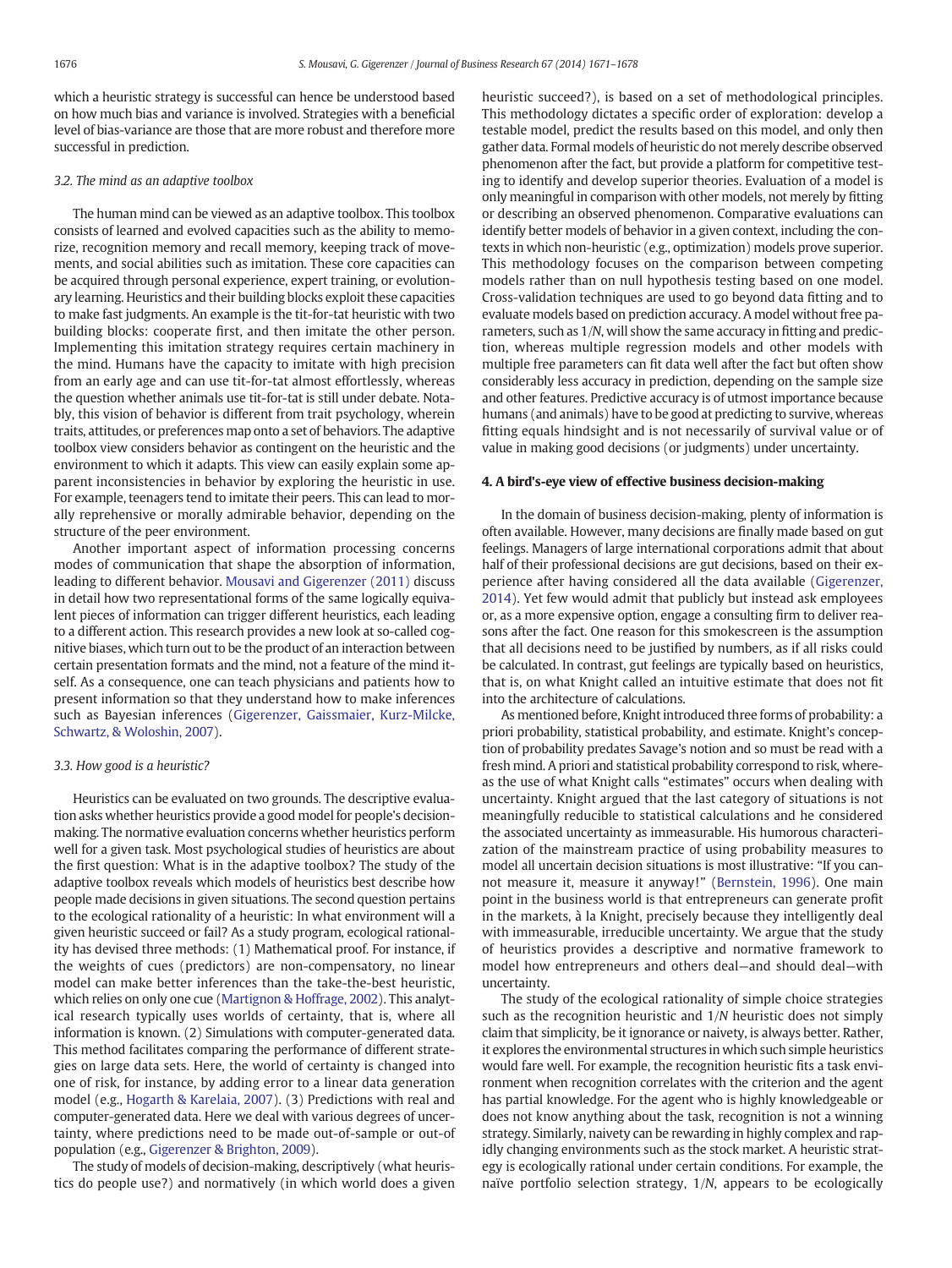<span id="page-6-0"></span>rational if (1) N is large, (2) sample size is small, and (3) predictive uncertainty is high. A testable heuristic model can provide, in turn, normative recommendations for successful action.

The study of the ecological rationality of heuristics can inform managerial decision-making research. Katsikopoulos and Gigerenzer (2013) point out that behavioral operations management research has focused on only one view about heuristics, which associates heuristics with biases and therefore considers them mainly as liabilities. Instead, Katsikopoulos and Gigerenzer propose a research agenda expanding on the ecological rationality of heuristics that complements the existing body of work by providing a framework for when and where heuristics are liabilities in management and when they are assets. A main point is to realize the importance of the descriptive adequacy of models, which as discussed is high for heuristic models across domains.

In most business situations knowledge is much less than perfect and uncertainty prevails over risk. Heuristic strategies that are successfully used in business decision-making exploit the structure of information in the environment, rely on simplicity to overcome the complexity of situation, and are indispensable when faced with irreducible uncertainty. One central observation is that less can be more. That is, less information, calculation or time, can be beneficial under particular circumstances to achieving a given task.

In this volume, several instances of business decision-making under uncertainty are shown to have organically produced rules of thumb (heuristics) that successfully perform in complex market situations. Ecological rationality, as a research program, aims at teasing out the building blocks of such successful heuristic strategies. These building blocks that can be refined and tailored to new situations.

The papers in this volume illustrate how the program of ecological rationality can be made useful in the business world. Rusetski describes the successful and continuing use of intuition by managers in the process of pricing. McGillivray analyzes rule-based judgment processes in fast-and-frugal crisis management. Hu and Wang identify heuristics for making trust-based choices in HR management. Monti, Pelligra, Martignon, and Berg provide evidence for an advice-taking heuristic that influences trust. Hauser presents a state-of-the-art review of the theory and measurement of consumers' heuristic consideration-set rules, with managerial examples. Berg discusses implications of satisficing and imitation heuristics to entrepreneurial choice of location. Nikolaeva investigates imitate the successful and imitate the majority, two heuristics based on past experience and social learning in organizations in relation to innovation. Shefrin and Nicols investigate heuristics that can improve customers' spending and borrowing behavior by identifying different styles of credit card usage. Azar develops a model of information search and derives the conditions under which the default heuristic arises as the preferred strategy. Olsson discusses methodological issues concerning the measurement and nature of overconfidence a phenomenon that overwhelms managerial decision-making literature. Fific and Gigerenzer show that in the case of job interviews the "more is better" principle does not apply—providing evidence for the less-ismore phenomenon. In the closing article, Mousavi and Kheirandish juxtapose the conception of ecological rationality in two prominent research traditions based on interviews conducted with Vernon Smith and Gerd Gigerenzer.

The study of heuristics as effective strategies in business and other fields is only at the beginning of its exploration. This flourishing path leads to a science of heuristics, which systematically classifies their building blocks as well as the relations between combinations of these building blocks and the structure of environments in which they solve problems effectively. Studying heuristics is a fruitful scientific strategy for developing reliable knowledge in dealing with uncertainty instead of trying to reduce all uncertainty to risk. The old dream of the philosopher Leibnitz of being able to calculate the answer to all questions is a heavenly one, but on earth we live in the twilight of uncertainty. Compared to this dream, here is a certain realism rooted in Knight's (1921, p. 311) plea for modesty: "The results of human activity cannot be anticipated and then only in so far as even a probability calculation in regard to them is impossible and meaningless."

#### References

Axelrod, R. (1984). [The evolution of cooperation.](http://refhub.elsevier.com/S0148-2963(14)00088-5/rf0005) New York: Basic Books.

- Bernstein, P. L. (1996). [Against the gods: The remarkable story of risk.](http://refhub.elsevier.com/S0148-2963(14)00088-5/rf0190) John Wiley & Sons, [Inc. \(1998\).](http://refhub.elsevier.com/S0148-2963(14)00088-5/rf0190)
- Bewley, T. F. (2002). Knightian decision theory. Part I. [Decision in Economics and Finance](http://refhub.elsevier.com/S0148-2963(14)00088-5/rf0195), 25, 79–[110.](http://refhub.elsevier.com/S0148-2963(14)00088-5/rf0195)
- Boyd, M. (2001). [On ignorance, intuition and investing: A bear market test of the recog](http://refhub.elsevier.com/S0148-2963(14)00088-5/rf0020)nition heuristic. [Journal of Psychology and Financial Markets](http://refhub.elsevier.com/S0148-2963(14)00088-5/rf0020), 2, 150–156.
- Boyd, R., & Richardson, P. J. (2005). [The origin and evolution of cultures.](http://refhub.elsevier.com/S0148-2963(14)00088-5/rf0025) New York: Oxford [University Press.](http://refhub.elsevier.com/S0148-2963(14)00088-5/rf0025)
- Brighton, H. J., & Gigerenzer, G. (2012). [Homo heuristicus and the bias-variance dilemma.](http://refhub.elsevier.com/S0148-2963(14)00088-5/rf0030) In J. Schulkin (Ed.), [Action, perception and the brain: Adaptation and cephalic expression](http://refhub.elsevier.com/S0148-2963(14)00088-5/rf0030) (pp. 68–[91\). Basingstoke: Palgrave Macmillan.](http://refhub.elsevier.com/S0148-2963(14)00088-5/rf0030)
- Daston, L. (1988). [Classical probability in the enlightenment.](http://refhub.elsevier.com/S0148-2963(14)00088-5/rf0035) Princeton: Princeton Universi[ty Press.](http://refhub.elsevier.com/S0148-2963(14)00088-5/rf0035)
- Dawes, R. M. (1979). [The robust beauty of improper linear models in decision making.](http://refhub.elsevier.com/S0148-2963(14)00088-5/rf0040) [American Psychologist](http://refhub.elsevier.com/S0148-2963(14)00088-5/rf0040), 34, 571–582.
- DeMiguel, V., Garlappi, L., & Uppal, R. (2009). [Optimal versus naïve diversi](http://refhub.elsevier.com/S0148-2963(14)00088-5/rf0045)fication: How ineffi[cient is the 1/N portfolio strategy?](http://refhub.elsevier.com/S0148-2963(14)00088-5/rf0045) Review of Financial Studies, 22, 1915–1953.
- Gaissmaier, W., Schooler, L. J., & Rieskamp, J. (2006). [Simple predictions fueled by capacity](http://refhub.elsevier.com/S0148-2963(14)00088-5/rf0050) limitations: When are they successful? [Journal of Experimental Psychology Learning](http://refhub.elsevier.com/S0148-2963(14)00088-5/rf0050)
- [Memory and Cognition](http://refhub.elsevier.com/S0148-2963(14)00088-5/rf0050), 32, 966–982. Gigerenzer, G. (2007). [Gut feelings: The intelligence of the unconscious.](http://refhub.elsevier.com/S0148-2963(14)00088-5/rf0055) New York: Viking Press.
- Gigerenzer, G. (2014). [Risk savvy: How to make good decisions.](http://refhub.elsevier.com/S0148-2963(14)00088-5/rf0060) New York: Viking.
- Gigerenzer, G., & Brighton, H. (2009). [Homo heuristicus: Why biased minds make better](http://refhub.elsevier.com/S0148-2963(14)00088-5/rf0070) inferences. [Topics in Cognitive Science](http://refhub.elsevier.com/S0148-2963(14)00088-5/rf0070), 1, 107–143.
- Gigerenzer, G., Gaissmaier, W., Kurz-Milcke, E., Schwartz, L. M., & Woloshin, S. (2007). [Helping doctors and patients to make sense of health statistics.](http://refhub.elsevier.com/S0148-2963(14)00088-5/rf0065) Psychological [Science in the Public Interest](http://refhub.elsevier.com/S0148-2963(14)00088-5/rf0065), 8, 53–96.
- Gigerenzer, G., & Goldstein, D. G. (1996). [Mind as computer: Birth of a metaphor.](http://refhub.elsevier.com/S0148-2963(14)00088-5/rf0075) [Creativity Research Journal](http://refhub.elsevier.com/S0148-2963(14)00088-5/rf0075), 9, 131–144.
- Gigerenzer, G., & Goldstein, D. G. (2011). [The recognition heuristic: A decade of research.](http://refhub.elsevier.com/S0148-2963(14)00088-5/rf0080) [Judgment and Decision Making](http://refhub.elsevier.com/S0148-2963(14)00088-5/rf0080), 6, 100–121.
- Gigerenzer, G., Hertwig, R., & Pachur, T. (Eds.). (2011). [Heuristics: The foundations of](http://refhub.elsevier.com/S0148-2963(14)00088-5/rf0085) adaptive behavior[. New York: Oxford University Press.](http://refhub.elsevier.com/S0148-2963(14)00088-5/rf0085)
- Gigerenzer, G., & Sturm, T. (2012). [How \(far\) can rationality be naturalized?](http://refhub.elsevier.com/S0148-2963(14)00088-5/rf0090) Synthese, 187, 243–[268.](http://refhub.elsevier.com/S0148-2963(14)00088-5/rf0090)
- Gigerenzer, G., Todd, P. M., & the ABC Research Group (1999). [Simple heuristics that make](http://refhub.elsevier.com/S0148-2963(14)00088-5/rf0095) us smart. [New York: Oxford University Press.](http://refhub.elsevier.com/S0148-2963(14)00088-5/rf0095)
- Goldstein, D. G., & Gigerenzer, G. (2002). [Models of ecological rationality: The recognition](http://refhub.elsevier.com/S0148-2963(14)00088-5/rf0100) heuristic. [Psychological Review](http://refhub.elsevier.com/S0148-2963(14)00088-5/rf0100), 109, 75–90.
- Graham, J. R., Harvey, C. R., & Puri, M. (2012). Capital allocation and delegation of decision-making authority within firms. Working paper. Duke University (Available: [http://ssrn.com/abstract=1527098\)](http://ssrn.com/abstract=1527098).
- Haldane, A. G. (2012). The Dog and the Frisbee. [Federal Reserve Bank of Kansas City's 36th](http://refhub.elsevier.com/S0148-2963(14)00088-5/rf0205) economic policy symposium, "[The changing policy landscape](http://refhub.elsevier.com/S0148-2963(14)00088-5/rf0205)" Jackson Hole, Wyoming, USA.
- Hey, J. D. (1982). Search for rules for search. [Journal of Economic Behavior and](http://refhub.elsevier.com/S0148-2963(14)00088-5/rf0110) [Organization](http://refhub.elsevier.com/S0148-2963(14)00088-5/rf0110), 3, 65–81.
- Hogarth, R. M., & Karelaia, N. (2007). [Heuristic and linear models of judgment: Matching](http://refhub.elsevier.com/S0148-2963(14)00088-5/rf0210) [rules and environments.](http://refhub.elsevier.com/S0148-2963(14)00088-5/rf0210) Psychological Review, 114(3), 733–758 (7).
- Johnson, E. J., & Goldstein, D. G. (2003). [Do defaults save lives?](http://refhub.elsevier.com/S0148-2963(14)00088-5/rf0115) Science, 302, 1338–1339. Kahneman, D., & Frederick, S. (2002). [Representativeness revisited: Attribute substitution](http://refhub.elsevier.com/S0148-2963(14)00088-5/rf0120) [in intuitive judgment. In T. Gilovich, D. Grif](http://refhub.elsevier.com/S0148-2963(14)00088-5/rf0120)fin, & D. Kahneman (Eds.), Heuristics and [Biases: The Psychology of Intuitive Judgment](http://refhub.elsevier.com/S0148-2963(14)00088-5/rf0120) (pp. 49–81). New York: Cambridge [Univ. Press.](http://refhub.elsevier.com/S0148-2963(14)00088-5/rf0120)
- Katsikopoulos, K. V., & Gigerenzer, G. (2013). [Behavioral operations management: A blind](http://refhub.elsevier.com/S0148-2963(14)00088-5/rf0125) spot and a research program. [Journal of Supply Chain Management](http://refhub.elsevier.com/S0148-2963(14)00088-5/rf0125), 49, 3-7.
- Knight, F. H. (1921). Risk, uncertainty and profit. [Dover 2006 unabridged republication of](http://refhub.elsevier.com/S0148-2963(14)00088-5/rf0215) [the edition published by. Boston and New York: Houghton Mif](http://refhub.elsevier.com/S0148-2963(14)00088-5/rf0215)flin Company.
- Marewski, J. N., Gaissmaier, W., & Gigerenzer, G. (2010). [We favor formal models of heu](http://refhub.elsevier.com/S0148-2963(14)00088-5/rf0135)[ristics rather than lists of loose dichotomies: A reply to Evans and Over.](http://refhub.elsevier.com/S0148-2963(14)00088-5/rf0135) Cognitive [Processing](http://refhub.elsevier.com/S0148-2963(14)00088-5/rf0135), 11, 177–179.
- Marewski, J. N., & Schooler, L. J. (2011). [Cognitive niches: An ecological model of strategy](http://refhub.elsevier.com/S0148-2963(14)00088-5/rf0140) selection. [Psychological Review](http://refhub.elsevier.com/S0148-2963(14)00088-5/rf0140), 118(3), 393–437 (2011).
- Martignon, L., & Hoffrage, U. (2002). Fast, frugal, and fi[t: Simple heuristics for paired](http://refhub.elsevier.com/S0148-2963(14)00088-5/rf0145) comparison. [Theory and Decision](http://refhub.elsevier.com/S0148-2963(14)00088-5/rf0145), 52(1), 29–71.
- McBeath, M. K., Shafer, D. M., & Kaiser, M. K. (1995). [How baseball out](http://refhub.elsevier.com/S0148-2963(14)00088-5/rf0130)fielders determine [where to run to catch](http://refhub.elsevier.com/S0148-2963(14)00088-5/rf0130) fly balls. Science, 268, 569–573.
- Mousavi, S., & Gigerenzer, G. (2011). Revisiting the "error" [in studies of cognitive errors.](http://refhub.elsevier.com/S0148-2963(14)00088-5/rf0150) [In D. A. Hofmann, & M. Frese \(Eds.\),](http://refhub.elsevier.com/S0148-2963(14)00088-5/rf0150) *Errors In Organizations* (pp. 97-112). New [York: Taylor & Francis.](http://refhub.elsevier.com/S0148-2963(14)00088-5/rf0150)
- Ortmann, A., Gigerenzer, G., Borges, B., & Goldstein, D. G. (2008). [The recognition heuris](http://refhub.elsevier.com/S0148-2963(14)00088-5/rf0225)[tic: A fast and frugal way to investment choice? In C. R. Plott, & V. L. Smith \(Eds.\),](http://refhub.elsevier.com/S0148-2963(14)00088-5/rf0225) [Handbook of experimental economics results 1](http://refhub.elsevier.com/S0148-2963(14)00088-5/rf0225) (pp. 993–1003). Amsterdam: North-[Holland \(Handbooks in Economics No. 28\).](http://refhub.elsevier.com/S0148-2963(14)00088-5/rf0225)
- Savage, L. J. (1954). The foundations of statistics. [New York: Dover: John Wiley and Sons](http://refhub.elsevier.com/S0148-2963(14)00088-5/rf0230) [\(1972 edition of the original 1954\).](http://refhub.elsevier.com/S0148-2963(14)00088-5/rf0230)
- Scheibehenne, B., & Bröder, A. (2007). [Predicting Wimbledon 2005 tennis results by mere](http://refhub.elsevier.com/S0148-2963(14)00088-5/rf0155) player name recognition. [International Journal of Forecasting](http://refhub.elsevier.com/S0148-2963(14)00088-5/rf0155), 23, 415–426.
- Schooler, L. J., & Hertwig, R. (2005). [How forgetting aids heuristic inference.](http://refhub.elsevier.com/S0148-2963(14)00088-5/rf0160) Psychological [Review](http://refhub.elsevier.com/S0148-2963(14)00088-5/rf0160), 112, 610–628.